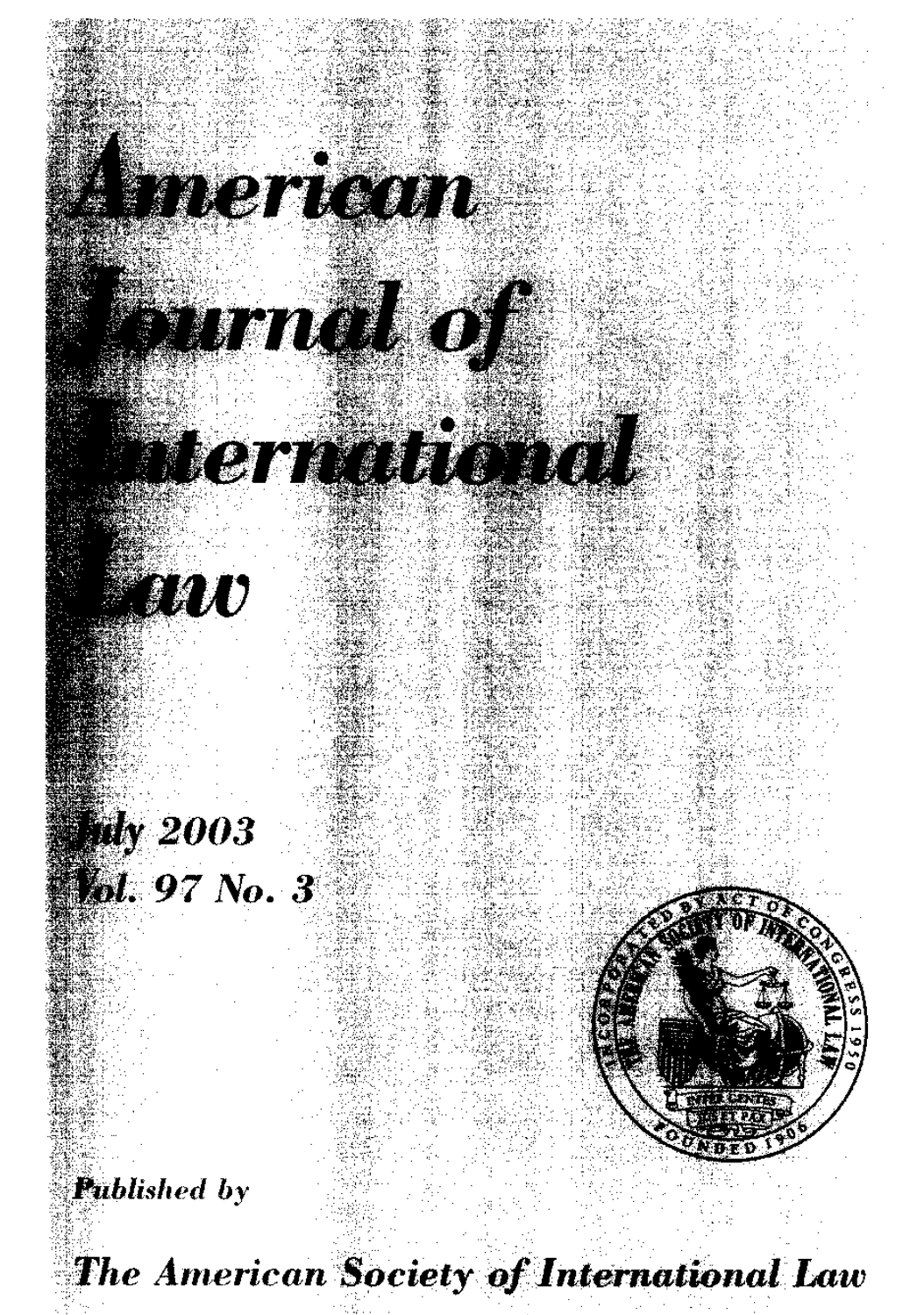# **AMERICAN JOURNAL OF INTERNATIONAL LAW**

#### **VOL.97 July2003 NO. 3**

### **CONTENTS PAGE**

#### **The Law of Aerial Bombardment in the 1991 Gulf War** *Michael W. Lewis* 481

The author analyzes the extent to which the air campaign in the 1991 Gulf war conformed with international law, describing the role and effectiveness of the Judge Advocate General's Corps in advising commanders on the law of armed conflict. After discussing the merits of various criticisms of the campaign, he concludes that it was conducted with appropriate legal oversight, but that even appro-<br>priate legal oversight cannot prevent civilian suffering during wartime. priate legal oversight cannot prevent civilian suffering during wartime.

#### **Enhancing the Legitimacy and Accountability of Prosecutorial Discretion**

#### **at the International Criminal Court** *Allison Marston Danner* 510

This article inquires into both the political accountability of the ICC Prosecutor regarding the considerable discretion invested in him by the Rome Statute and the extent to which he will be able to claim legitimacy. The author argues that the Prosecutor can contribute to the ICC's legitimacy through good process, which should include the public articulation of prosecutorial guidelines that will shape and constrain his discretionary decisions.

#### **Agora: Future Implications of die Iraq Conflict**

| Editors'Introduction                                                              | Lori Fisler Damrosch and Bernard H. Oxman |                    | 553 |
|-----------------------------------------------------------------------------------|-------------------------------------------|--------------------|-----|
| Preemption, Iraq, and International Law William H. TafiTVand ToddF. Buchwald      |                                           |                    | 557 |
| International Law and the War in Iraq                                             |                                           | John Yoo           | 563 |
| The Fall of Saddam Hussein: Security Council Mandates and                         |                                           |                    |     |
| Preemptive Self-Defense                                                           |                                           | Ruth Wedgwood      | 576 |
| Neither Bush nor the "Jurisprudes"                                                |                                           | Richard N. Gardner | 585 |
| What Future for the UN Charter System of War Prevention? *                        |                                           | Richard A. Falk    | 590 |
| Iraq: The Shifting Sands of Preemptive Self-Defense                               |                                           | Miriam Sapiro      | 599 |
| What Happens Now? The United Nations After Iraq                                   |                                           | Thomas M. Franck   | 607 |
| The Prospect for International Law and Order in the Wake of Iraq Tom J. Farer 621 |                                           |                    |     |
| Law and Force After Iraq: A Transitional Moment                                   |                                           | Jane E. Stromseth  | 628 |

#### **Notes and Comments**

International Arbitration and the Islamic World: The Third Phase

*Charles N. Brower and Jeremy K. Sharpe* 643 Joan Fitzpatrick (1950-2003) *Daniel Bodansky* 656 The Francis Deák Prize 658